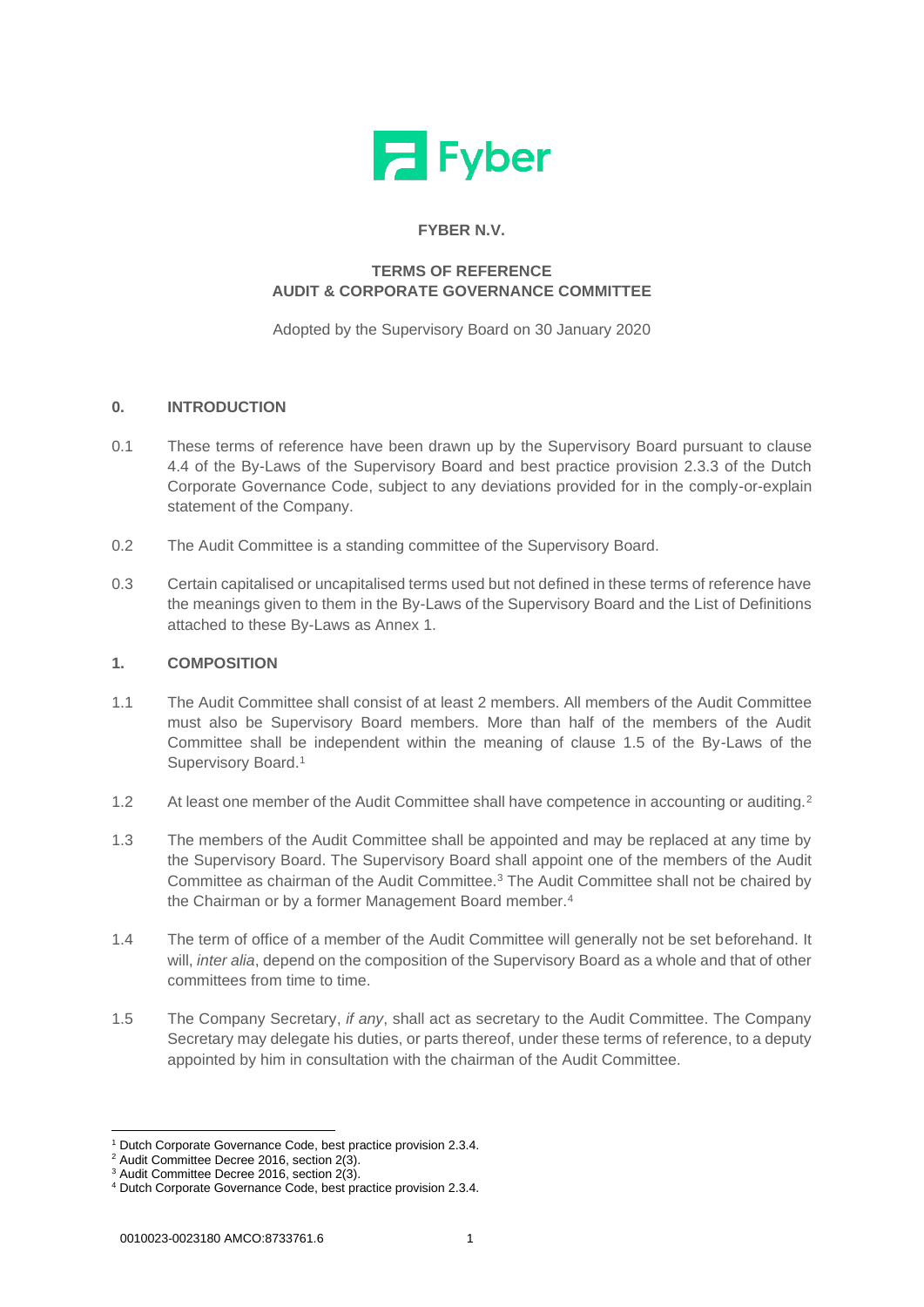## <span id="page-1-0"></span>**2. DUTIES AND POWERS**

- 2.1 Working within the Supervisory Board, the Audit Committee is charged in particular with:<sup>5</sup>
	- (a) the monitoring of the financial-accounting process and preparation of proposals to safeguard the integrity of said process;
	- (b) the monitoring of the efficiency of the internal management system, the internal audit system and the risk management system with respect to financial reporting;
	- (c) the monitoring of the statutory audit of the Annual Accounts and in particular the process of such audit (taking into account the review of the Dutch Authority for the Financial Markets (*Autoriteit Financiële Markten (AFM)*) in accordance with Section 26 EU-Regulation 537/2014);
	- (d) the review and monitoring of the independence of the External Auditor, with a special focus on other services provided to the Company, in accordance with the External Auditor Independence Policy as referred to in Annex 6 of the By-Laws of the Supervisory Board; and
	- (e) the adoption of a procedure for the selection of the External Auditor and the nomination for appointment of the external auditor with respect to the statutory audit of the Annual Accounts.
- <span id="page-1-1"></span>2.2 Working within the Supervisory Board, the Audit Committee is furthermore charged with:
	- (a) the preparatory work for the Supervisory Board's decision-making regarding the supervision of the integrity and quality of the Company's financial reporting and the effectiveness of the Company's internal risk management and control systems. Among other things, it focuses on monitoring the Management Board with regard to:<sup>6</sup>
		- (i) relations with, and following up of comments by, the internal audit function and the External Auditor;
		- (ii) the financing of the Company;
		- (iii) the application of information and communication technology (ICT), including risks relating to cyber security; and
		- (iv) the Company's tax policy.
	- (b) the preparation of meetings of the Supervisory Board with the Management Board where the Report of the Management Board, the Annual Accounts and the interim figures of the Company are discussed.
- 2.3 The following Annexes to these terms of reference contain further details on some of the duties of the Audit Committee described in Clause [2.1](#page-1-0) and Clause [2.2:](#page-1-1)

**[Annex 1](#page-6-0)** – Supervision of the External Auditor and internal audit function;

**[Annex 2](#page-8-0)** – Supervision of financial reporting and publications;

<sup>5</sup> Audit Committee Decree 2016, section 2(2) (b-f).

<sup>6</sup> Dutch Corporate Governance Code, best practice provision 1.5.1.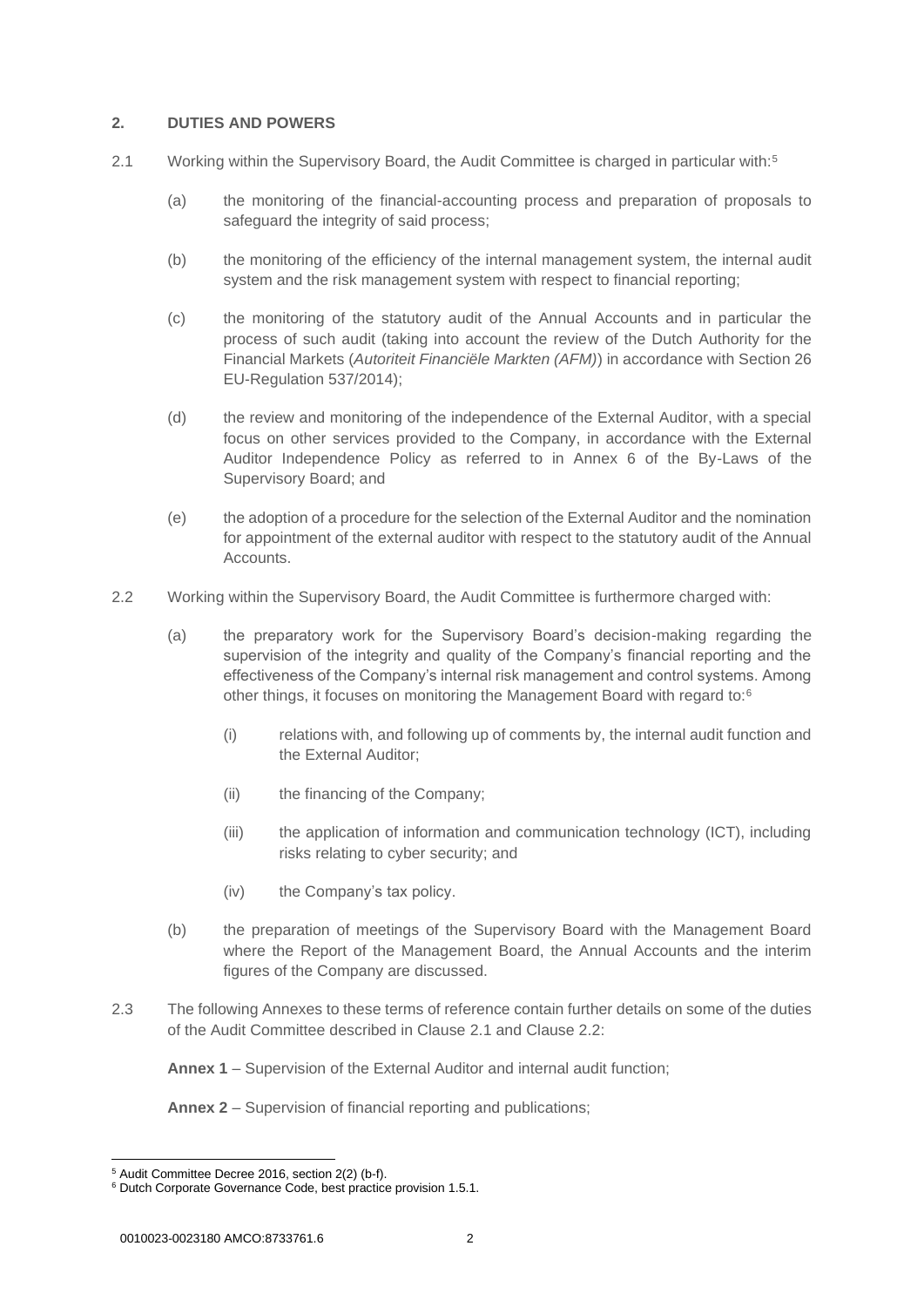**[Annex 3](#page-9-0)**– Supervision of compliance with legislation and regulations;

**[Annex 4](#page-10-0)** – Financing and finance-related strategies;

**[Annex 5](#page-11-0)** – Information to be included in the report of the External Auditor; and

**[Annex 6](#page-12-0)** – Selection procedure regarding the External Auditor.

- 2.4 The Audit Committee is empowered to:
	- (a) have discussions, either jointly or separately, with the Chairman, the CFO, the corporate controller, the treasurer and the internal audit function and the External Auditor; and
	- (b) carry out views and retain for that purpose the services of internal and external experts it may designate, taking into account Clause [2.6.](#page-2-0)
- 2.5 Each member of the Audit Committee has access to all relevant books, records and offices of the Company and the authority to interview officers and employees of the Company to the extent necessary or useful for the proper performance of his duties. Members of the Audit Committee shall exercise this right in consultation with the chairman of the Audit Committee and the Company Secretary.
- <span id="page-2-0"></span>2.6 When performing its duties the Audit Committee may seek assistance or information from one or more experts appointed by it at a price agreed upon with the Audit Committee and the Company, which will be paid by the Company.
- 2.7 While the Audit Committee has the responsibilities and powers set forth in these terms of reference, it is not the duty of the Audit Committee to plan or conduct audits or to determine that the Annual Accounts and other reports and disclosures of the Company are complete and accurate and are in accordance with generally accepted accounting principles and applicable rules and regulations.
- 2.8 The Audit Committee may only exercise such powers as are explicitly delegated to it by the Supervisory Board and may never exercise powers beyond those exercisable by the Supervisory Board as a whole.

# <span id="page-2-1"></span>**3. DUTIES REGARDING THE EXTERNAL AUDITOR AND THE INTERNAL AUDIT FUNCTION**

- 3.1 The Audit Committee shall advise the Supervisory Board regarding the External Auditor's nomination for appointment, reappointment or dismissal and shall prepare the selection of the External Auditor. During the aforementioned tasks the Audit Committee shall give due consideration to the Management Board's observations.<sup>7</sup> Furthermore, the (preparation of the) selection of the External Auditor shall be in accordance with Section 16 EU-Regulation 537/2014, as reflected in **[Annex 6](#page-12-0)**.
- 3.2 The Audit Committee shall submit a proposal to the Supervisory Board for the External Auditor's engagement to audit the Annual Accounts, taking into account the scope of the audit, the materiality to be used and remuneration for the audit. The Supervisory Board shall resolve on the engagement.<sup>8</sup>

<sup>7</sup> Dutch Corporate Governance Code, best practice provision 1.6.1.

<sup>&</sup>lt;sup>8</sup> Dutch Corporate Governance Code, best practice provision 1.6.3.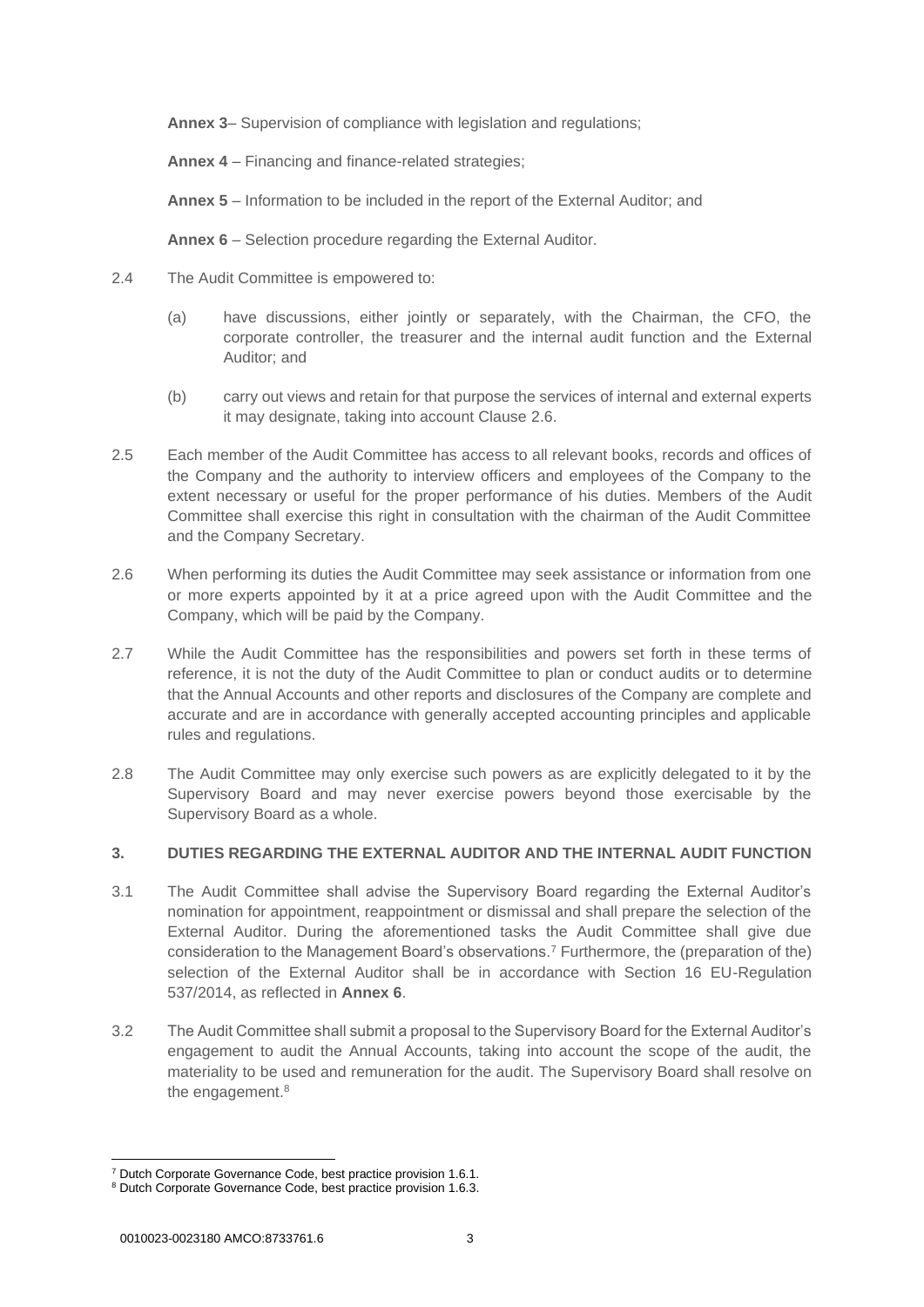- 3.3 The Audit Committee shall determine whether, and if so, how the External Auditor should be involved in the content and publication of financial reports of the Company other than the Annual Accounts.<sup>9</sup>
- 3.4 The Audit Committee shall request that the External Auditor include in his report the matters which the External Auditor wishes to bring to the attention of the Management Board and the Supervisory Board in relation to his audit of the Annual Accounts and the related audits, which in any event will include the matters listed in **[Annex 5](#page-11-0)**. 10
- 3.5 When drafting the internal audit plan, the internal audit function shall involve the Management Board, the External Auditor and the Audit Committee.<sup>11</sup>
- 3.6 The internal audit function reports the essence of its audit results to the Audit Committee and shall inform the External Auditor thereof. The internal audit function shall have direct access to the External Auditor and the Audit Committee.<sup>12</sup>
- 3.7 The Company shall publish a press release, after consultation with the Audit Committee, in the event the early termination of the relationship with the External Auditor.<sup>13</sup>

## **4. MEETINGS**

- 4.1 The Audit Committee shall meet as often as required for a proper functioning of the Audit Committee. The Audit Committee shall meet at least twice per year and additionally whenever one or more members have requested a meeting. The Audit Committee shall meet at least once a year with the External Auditor without the Management Board being present.<sup>14</sup> The meetings are as much as possible scheduled annually in advance and are held as far as possible shortly before the meetings of the Supervisory Board.
- 4.2 Meetings of the Audit Committee are in principle called by the secretary of the Audit Committee in consultation with the chairman of the Audit Committee. Save in urgent cases, to be determined by the chairman of the Audit Committee, the agenda for the meeting shall be sent at least seven working days before the meeting to all members of the Audit Committee. To the extent possible, written explanations and/or other related documents will be enclosed for each item on the agenda.
- 4.3 Meetings of the Audit Committee are generally held at the offices of the Company, but can also take place elsewhere. In addition, meetings of the Audit Committee can be held by telephone or video conference provided that all participants to the meeting can hear each other simultaneously.
- 4.4 The chairman of the Audit Committee shall set the agenda and chair the meeting of the Audit **Committee**
- 4.5 The head of the internal audit function, the External Auditor and the CFO shall attend the Audit Committee meetings, unless the Audit Committee decides otherwise. The Audit Committee shall decide if and when the CEO should attend its meetings.<sup>15</sup> In addition, independent experts

<sup>&</sup>lt;sup>9</sup> Dutch Corporate Governance Code, best practice provision 1.7.3.

<sup>10</sup> This obligation could also be included in the Management Board By-Laws. The obligation should in any case be included in the engagement letter to the auditor.

<sup>11</sup> Dutch Corporate Governance Code, best practice provision 1.3.3.

<sup>12</sup> Dutch Corporate Governance Code, best practice provision 1.3.4.

<sup>&</sup>lt;sup>13</sup> Dutch Corporate Governance Code, best practice provision 1.6.5.

<sup>14</sup> Dutch Corporate Governance Code, best practice provision 1.7.4.

<sup>&</sup>lt;sup>15</sup> Dutch Corporate Governance Code, best practice provision 1.5.2.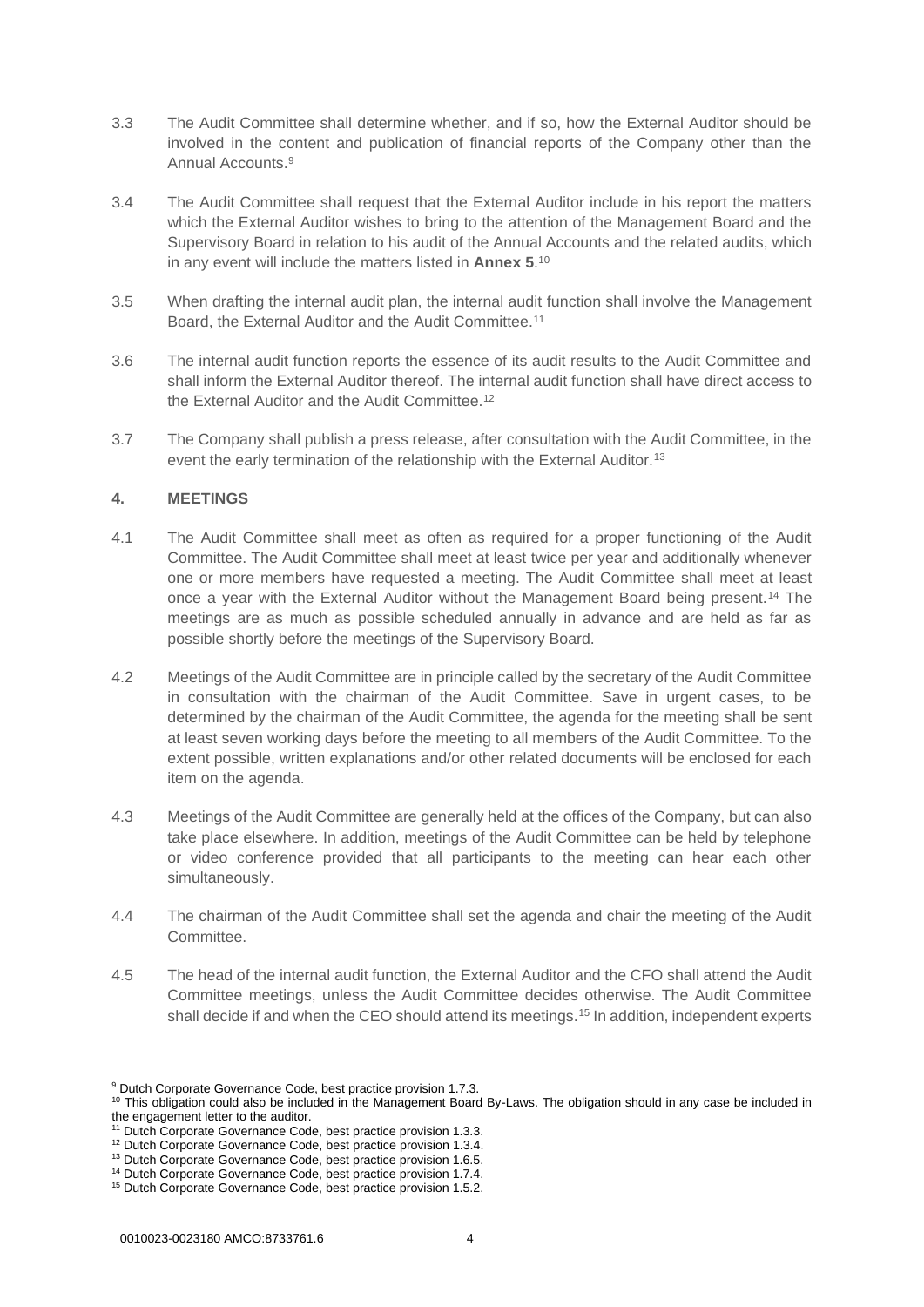may be invited to attend meetings of the Audit Committee. Each member of the Supervisory Board may attend meetings of the Audit Committee.

- 4.6 The Audit Committee may require any officer or employee of the Company, its external legal advisers or the External Auditor to attend a meeting of the Audit Committee or to consult with members or advisers of the Audit Committee.
- 4.7 Each member of the Audit Committee has the right to cast one vote. All resolutions must be adopted by an absolute majority of the votes cast. If there is a tie in voting, the chairman of the Audit Committee shall have a casting vote.
- 4.8 The secretary of the Audit Committee or any other person designated for such purpose by the chairman of the meeting shall draw up minutes of the meeting of the Audit Committee.

# **5. REPORTING TO THE SUPERVISORY BOARD**

- 5.1 The Audit Committee must inform the Supervisory Board in a clear and timely manner about the way it has used its powers and of major developments in the area of its responsibilities.
- 5.2 The Audit Committee shall report annually, and earlier if required, to the Supervisory Board on the functioning of and its dealings with the External Auditor.
- 5.3 The Audit Committee shall report to the Supervisory Board on its deliberations and findings. In this report attention shall in any event be paid to:<sup>16</sup>
	- (a) the methods used to assess the effectiveness of the design and operation of the internal risk management and control systems;
	- (b) the methods used to assess the effectiveness of the internal and external audit processes;
	- (c) material considerations concerning the financial reporting; and
	- (d) the way material risks and uncertainties referred to in the Report of the Management Board have been analysed and discussed, along with a description of the most important findings of the Audit Committee.
- 5.4 The Audit Committee informs the Supervisory Board of the result of the statutory audit of the Annual Accounts, with an explanation of the way in which the statutory audit contributes to the integrity of the financial reporting and the role of the Audit Committee in this process.<sup>17</sup>
- 5.5 The reports of meetings of the Audit Committee are distributed among all Supervisory Board members as soon as possible after the meeting concerned.
- 5.6 If requested, the chairman of the Audit Committee shall at meetings of the Supervisory Board provide the Supervisory Board with further information on the outcome of the discussions of the Audit Committee.
- 5.7 Every Supervisory Board member has unrestricted access to all records of the Audit Committee. A member of the Audit Committee shall exercise this right in consultation with the chairman of the Audit Committee and the Company Secretary.

<sup>&</sup>lt;sup>16</sup> Dutch Corporate Governance Code, best practice provision 1.5.3.

<sup>&</sup>lt;sup>17</sup> Audit Committee Decree 2016, section 2(2) (a).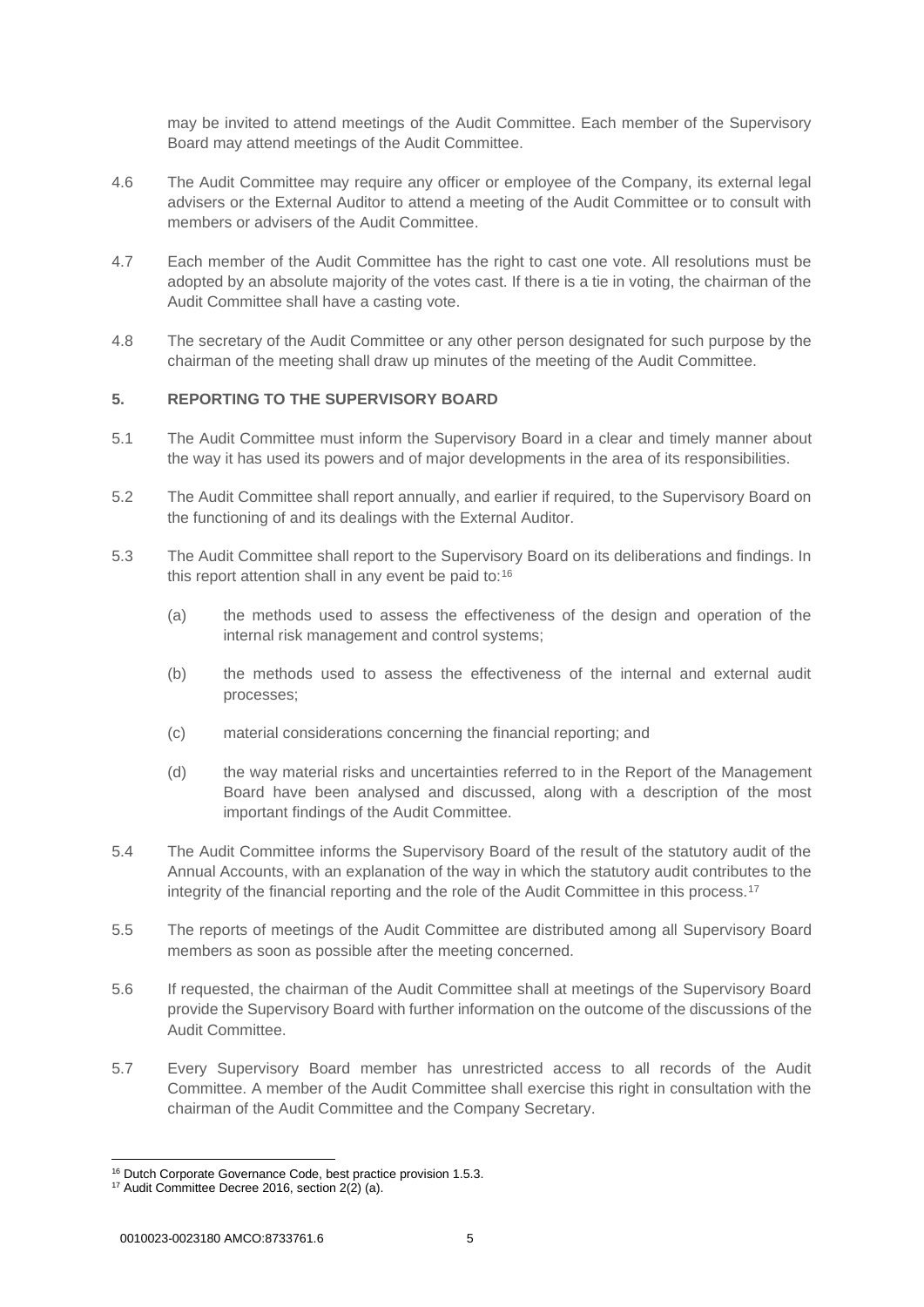### **6. MISCELLANEOUS**

- 6.1 The chairman of the Audit Committee (or one of the other Audit Committee members) shall be available to answer questions regarding the Audit Committee's activities at the annual General Meeting of Shareholders.
- 6.2 The Supervisory Board may occasionally decide at its sole discretion not to comply with these terms of reference, subject to applicable law and regulations.
- 6.3 The Audit Committee shall review and re-assess the adequacy of these terms of reference annually, report its assessment to the Supervisory Board and recommend, where appropriate, any proposed changes to the Supervisory Board.
- 6.4 The Supervisory Board can at all times amend these terms of reference and/or revoke any powers delegated by it to the Audit Committee.
- 6.5 Clauses 25.4 to 25.7 inclusive of the By-Laws of the Supervisory Board apply by analogy to the Audit Committee, while for the application of these terms of reference the power of the Supervisory Board or the Chairman referred to in these Clauses is considered a power of the Audit Committe or the chairman of the Audit Committee.

\* \* \* \* \*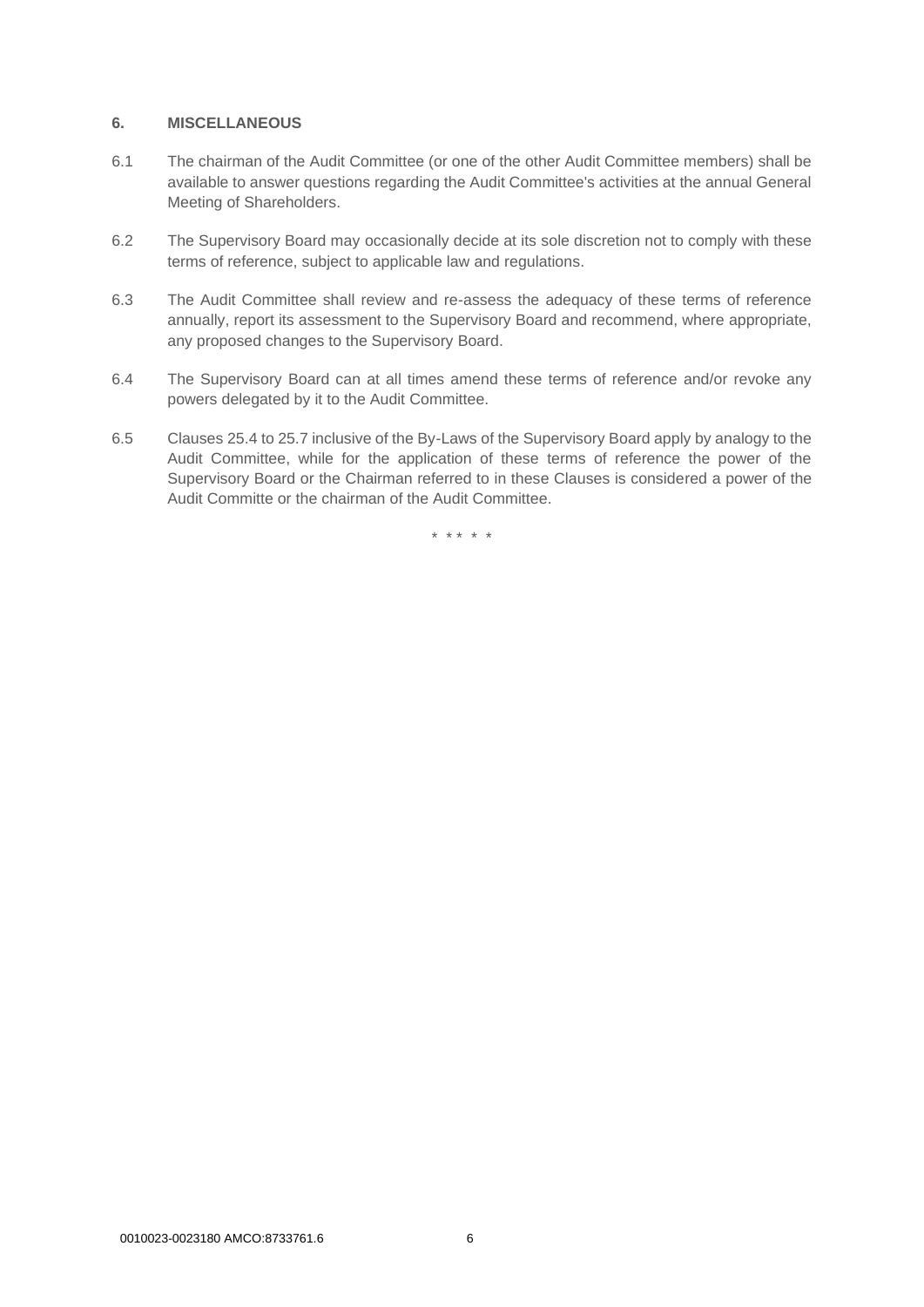## <span id="page-6-0"></span>**SUPERVISION OF THE EXTERNAL AUDITOR AND INTERNAL AUDIT FUNCTION**

- (1) Assess and evaluate the External Auditor and the lead partner of the audit team of the External Auditor.
- (2) The Audit Committee will at least once a year, together with the Management Board, report to the Supervisory Board on the functioning of, and the developments in the relationship with the External Auditor.<sup>18</sup> The report must address, inter alia, the independence of the External Auditor and whether the rotation of the External Auditor is required.
- (3) Obtain and review a report from the External Auditor (at least annually) regarding (i) the External Auditor's internal quality control procedures, (ii) any material issues raised by the most recent internal quality control review, or peer review, of the firm, or by any inquiry or investigation by governmental or professional authorities within the preceding five months with respect to one or more independent audits carried out by the firm, (iii) any steps taken to deal with any such issues and (iv) all relationships between the External Auditor and the Company. Evaluate the qualifications, performance and independence of the External Auditor, including considering whether the External Auditor's quality controls are adequate, and taking into account the opinions of the Management Board and internal auditors.
- (4) At least every two years, the Audit Committee, together with the Management Board and the Supervisory Board, must comprehensively assess the performance of the External Auditor and the capacities in which the External Auditor operates. The most important conclusions emerging form this process will be communicated in the General Meeting dealing with the resolution to appoint the External Auditor.
- (5) Ensure the rotation of the lead (or co-ordinating) audit partner having primary responsibility for the audit and the audit partner responsible for reviewing the audit as well as the other members of the External Auditor, as required by law, regulation or the Company's auditor independence policy.
- (6) Review and discuss annually with the External Auditor, the regulations for the internal audit function and the Management Board the internal audit charter and the independence of the audit process (as prescribed by legislation or regulation and the Company's Auditor Independence Policy).
- (7) Meet with the External Auditor prior to the audit to discuss the planning, scope and staffing of the audit.
- (8) Review the reports most significant to the Management Board prepared by internal audit function and the Management Board's response.
- (9) Discuss with the External Auditor and the Management Board the internal audit function's responsibilities, budget and staffing and any recommended changes in the planned scope of the internal audit.
- (10) If there is no separate department for the internal audit function, the Audit Committee shall annually advise the Supervisory Board regarding the need for an internal audit department and whether adequate alternative measures have been taken. On the proposal of the Audit

<sup>&</sup>lt;sup>18</sup> Dutch Corporate Governance Code, best practice provision 1.6.1.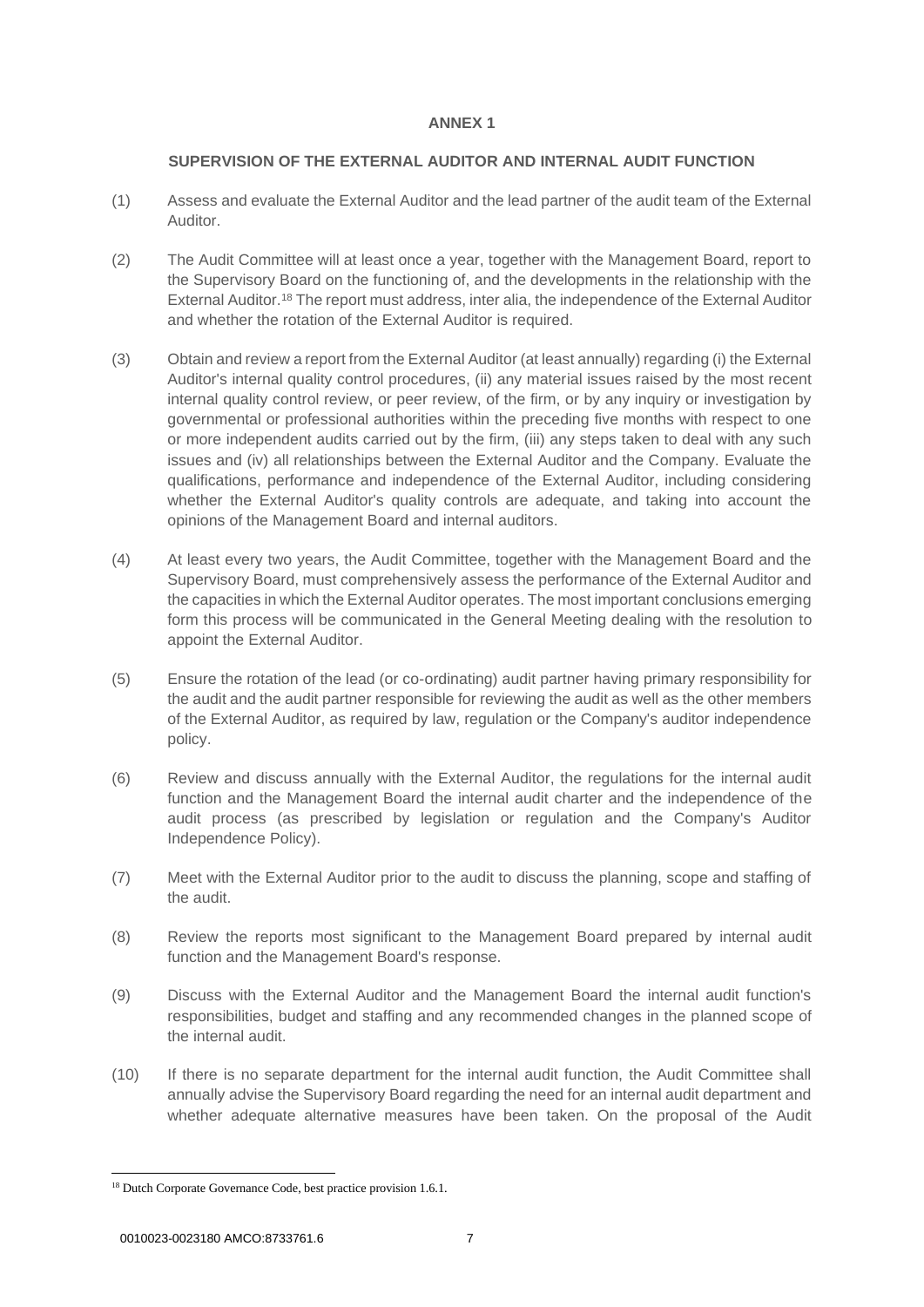Committee, the Supervisory Board shall include the conclusions, along with any resulting recommendations and alternative measures, in the Report of the Supervisory Board.<sup>19</sup>

- (10) Annually discussing with the External Auditor:<sup>20</sup>
	- (a) the scope and materiality of the audit plan and the principal risks of the financial statements identified by the External Auditor in the audit plan; and
	- (b) based also on the documents from which the audit plan was developed, the findings and outcomes of the audit work on the financial statements and the management letter.

<sup>&</sup>lt;sup>19</sup> Dutch Corporate Governance Code, best practice provision 1.3.6.

<sup>&</sup>lt;sup>20</sup> Dutch Corporate Governance Code, best practice provision 1.7.2.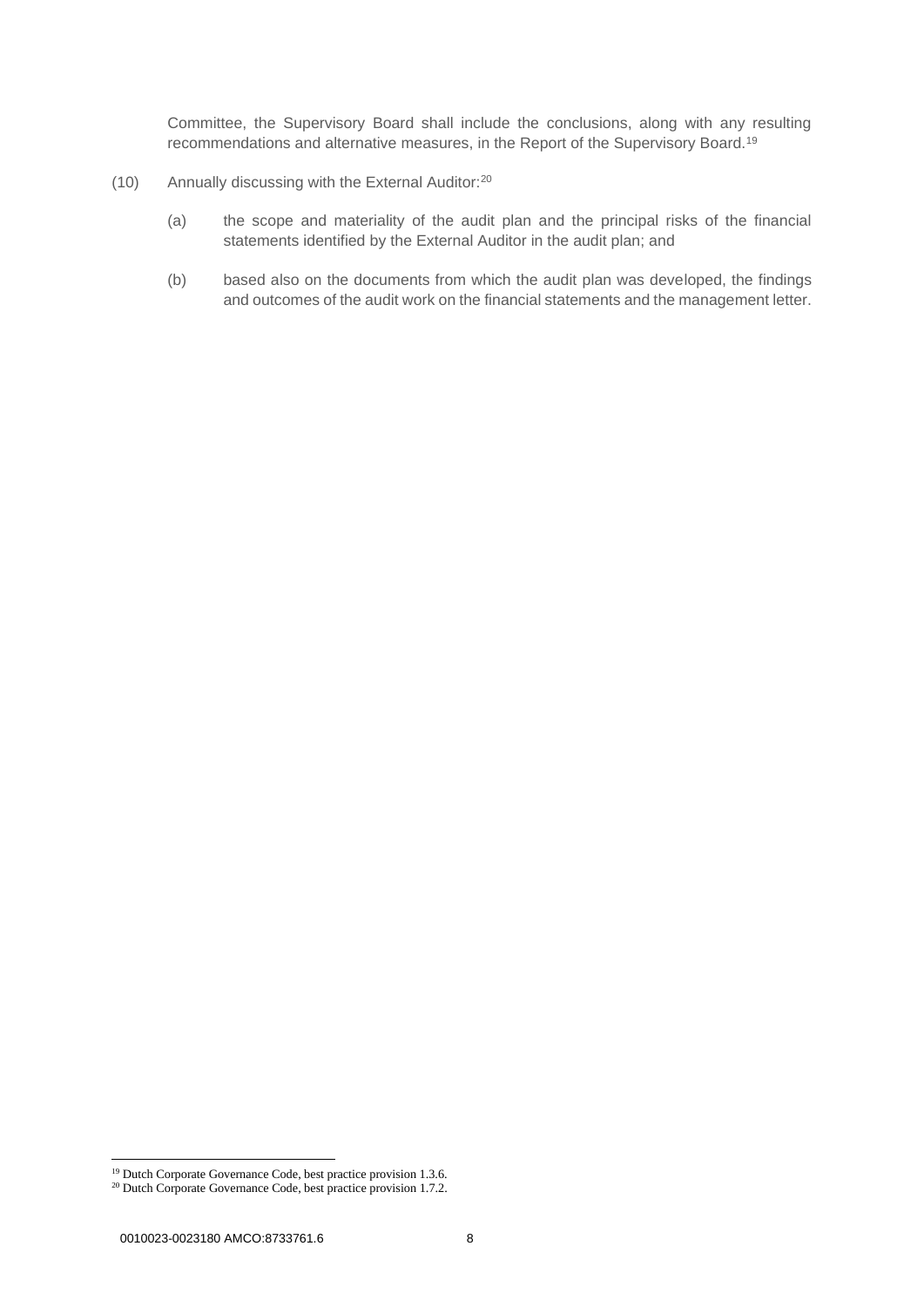#### **SUPERVISION OF FINANCIAL REPORTING AND PUBLICATIONS**

- <span id="page-8-0"></span>(1) Review and discuss with the Management Board and the External Auditor the Annual Accounts and the Report of the Management Board, including disclosures made in management interviews, analyses and the like.
- (2) Review and discuss with the Management Board and the External Auditor the interim financial statements prior to their release, including the results of any review by the External Auditors of the interim financial statements.
- (3) Act as first point of contact for the External Auditor, if the External Auditor identifies any irregularities in the Company's financial reporting. In addition, the Audit Committee must be contacted by both the External Auditor and Management Board if there appears to be a difference of opinion or there is any disagreement regarding the audit.
- (4) Discuss with the Management Board and the External Auditor significant financial reporting issues and judgements made in connection with the preparation of the Company's financial statements, including the quality of earnings, significant deviations between planned and actual performance, any significant changes in the Company's selection or application of accounting principles, any issues as to the adequacy of the Company's internal controls and any special steps adopted in light of control deficiencies.
- (5) Review and discuss reports of the External Auditor on:
	- (c) all major elements of the accounting policies and the methods used;
	- (d) all alternative treatments of financial information within generally accepted accounting principles that have been discussed with the Management Board or any member thereof, ramifications of the use of such alternative disclosures and treatments, and the treatment preferred by the External Auditor; and
	- (e) other important written communications between the External Auditor and the Management Board or one of its members, e.g. management letters.
- (6) Discuss with the Management Board the Company's (i) earnings press releases, including the use of non-GAAP information and (ii) plans and policies of the Company with respect to comments on financial information and earnings guidance given by analysts and rating agencies.
- (7) [Discuss with the Management Board and the External Auditor the consequences of legislative or regulatory initiatives as well as of off-balance structures for the financial reporting by the Company.]
- (8) Discuss with the Management Board the Company's major financial risk exposures and the steps the Management Board has taken to monitor and control such exposures, including the Company's risk assessment and risk management policies.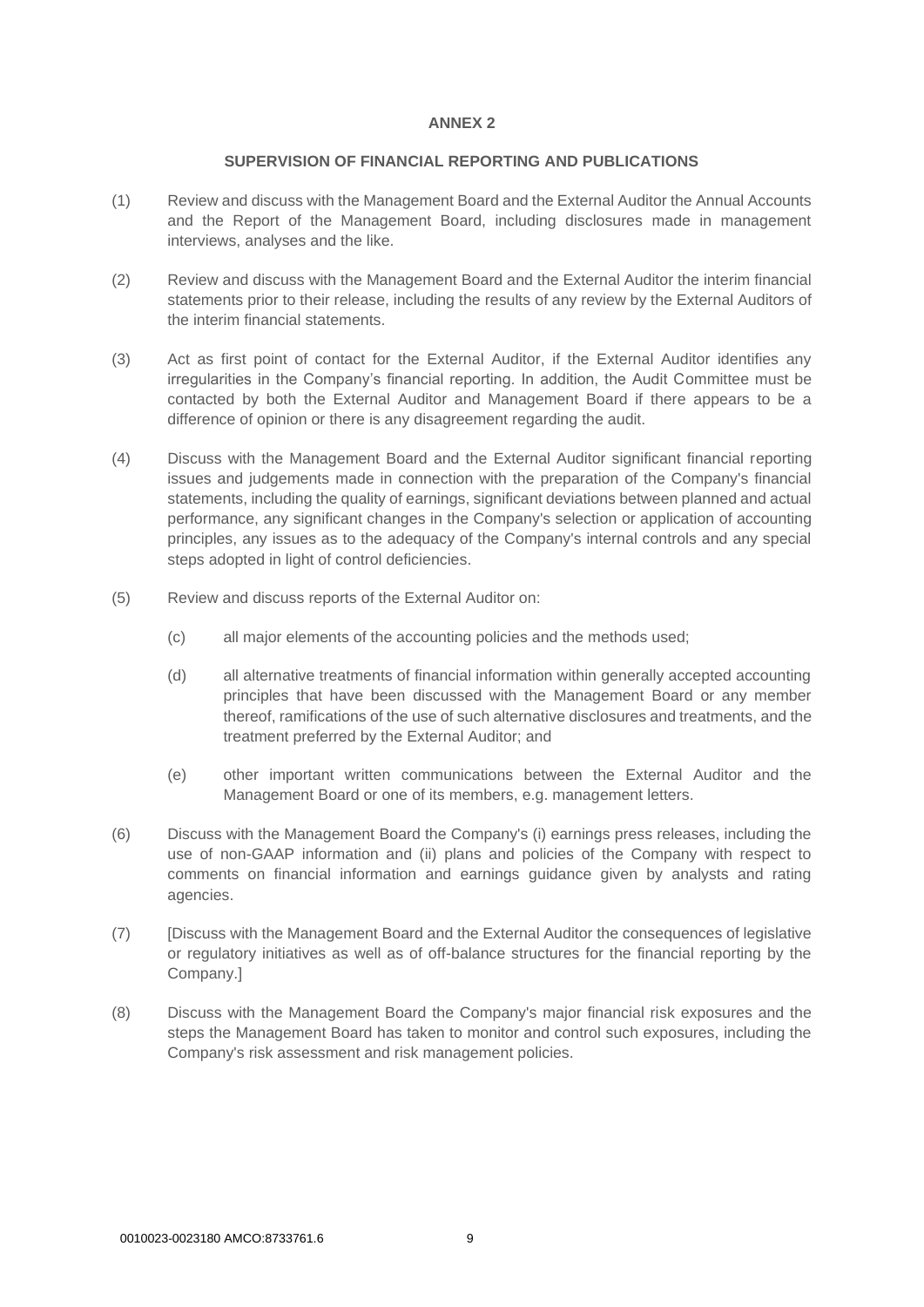### **SUPERVISION OF COMPLIANCE WITH LEGISLATION AND REGULATIONS**

- <span id="page-9-0"></span>(1) Obtain reports from the Management Board, the head of the internal audit function of the Company and the External Auditor to the effect that the Company and its Subsidiaries comply with the applicable legislation and regulations and the internal rules of the Company. Review reports on and intended disclosures on insider and affiliated party transactions. Advise the Supervisory Board on policy and procedures of the Company for compliance with applicable legislation and regulations.
- (2) Discuss with the Management Board and the External Auditor any correspondence with regulators or governmental agencies and any published reports which raise material issues regarding the Company's financial statements or accounting policies.
- (3) Discuss with the relevant persons in the legal department of the Company the legal issues that may materially affect the financial reports or the policy of the Company regarding its compliance with legislation and regulations.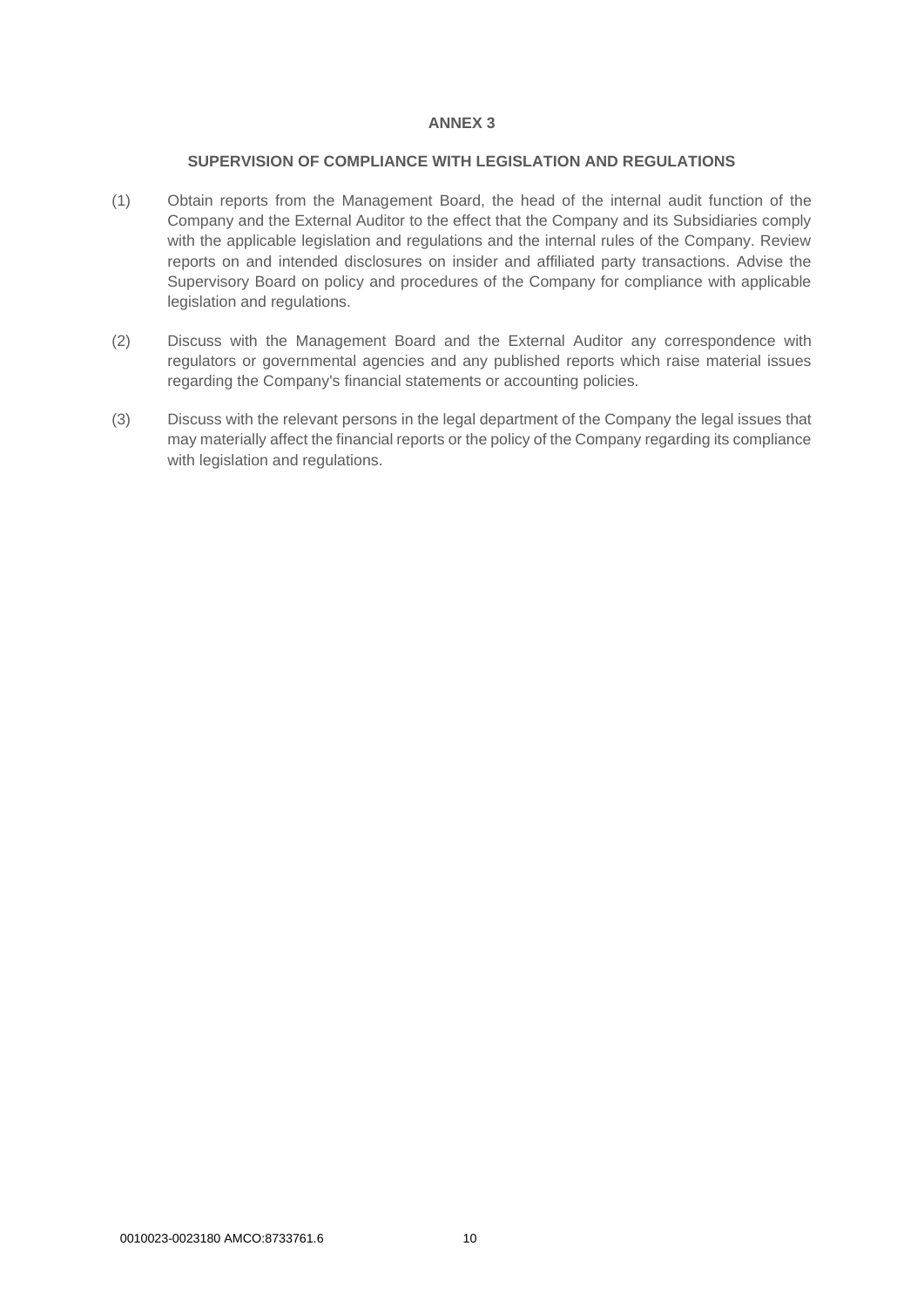# **FINANCING AND FINANCE-RELATED STRATEGIES**

- <span id="page-10-0"></span>(1) Review and discuss with the Management Board at least once a year the general financial strategy of the Company.
- (2) Review and discuss with the Management Board the financial policy and financial procedures of the Company, including its currency policies and procedures.

The discussions between the Audit Committee and the Management Board on the above issues shall take place prior to the discussions on these issues between the Supervisory Board and the Management Board.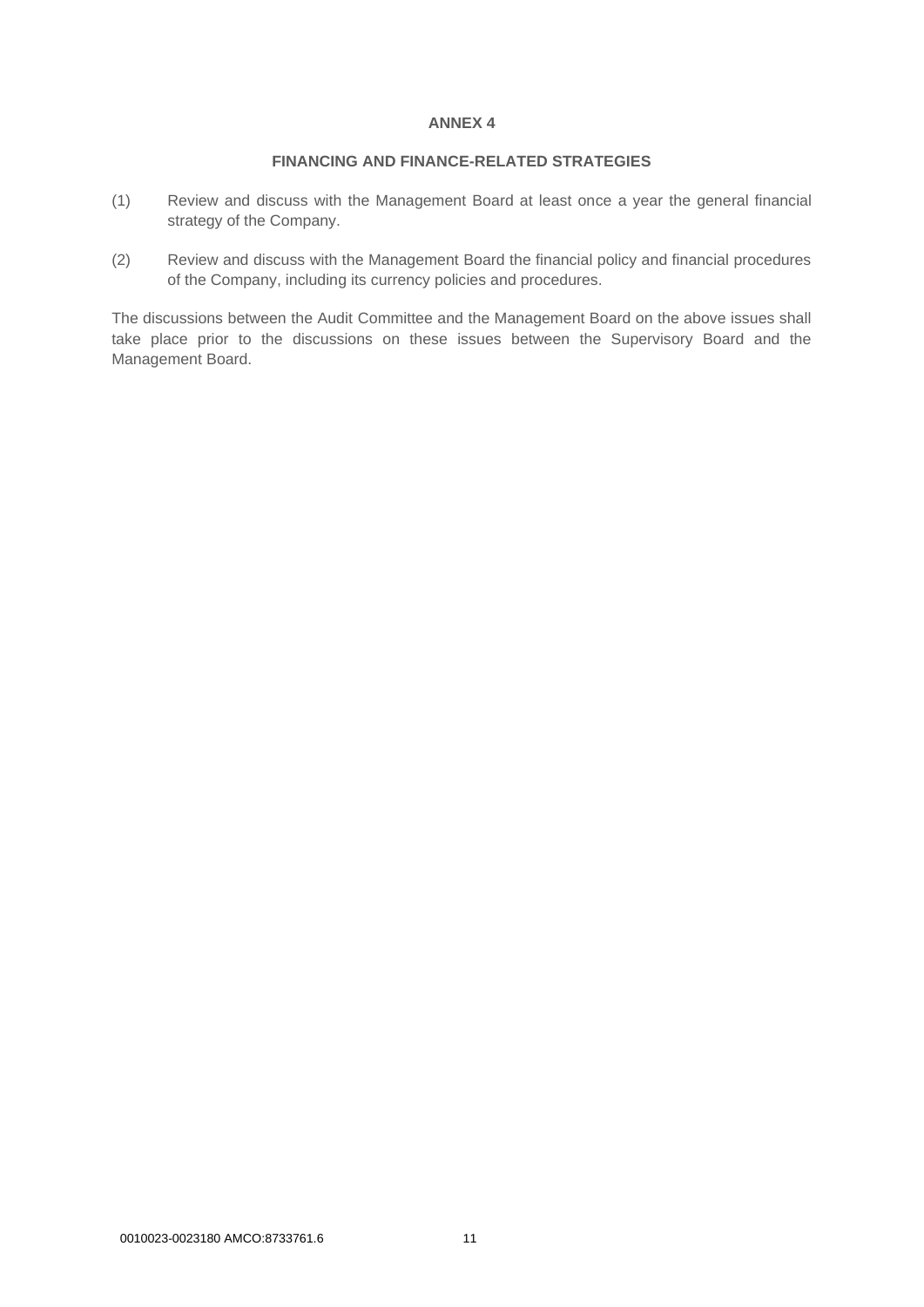# <span id="page-11-0"></span>**LIST OF INFORMATION TO BE INCLUDED IN THE REPORT OF THE EXTERNAL AUDITOR<sup>21</sup>**

Pursuant to Section 2:393, subsection 4 of the Dutch Civil Code, the report of the External Auditor shall contain the matters which the External Auditor wishes to bring to the attention of the Management Board and the Supervisory Board in relation to its audit of the Annual Accounts and the related audits.

The following examples can be given:

# **(A) With regard to the audit:**

- information about matters of importance to the assessment of the independence of the External Auditor;
- information about the course of events during the audit and co-operation with internal auditors and/or any other external auditors, matters for discussion with the Management Board, a list of corrections that have not been made, etc.

# **(B) With regard to the financial figures:**

- analyses of changes in shareholders' equity and results which do not appear in the information to be published and which, in the view of the External Auditor, contribute to an understanding of the financial position and results of the Company;
- comments regarding the processing of one-off items, the effects of estimates and the manner in which they have been arrived at, the choice of accounting policies when other choices were possible, and particular effects of such policies;
- comments on the quality of forecasts and budgets.
- **(C) With regard to the operation of the internal risk management and control systems (including the reliability and continuity of automated data processing) and the quality of the internal provision of information:**
- points for improvement, gaps and quality assessments;
- comments about threats and risks to the Company and the manner in which they should be reported in the particulars to be published;
- compliance with articles of association, instructions, regulations, loan covenants, requirements of external supervisors, etc.

<sup>&</sup>lt;sup>21</sup> [previously: Dutch Corporate Governance Code, best practice provision V.4.3.]